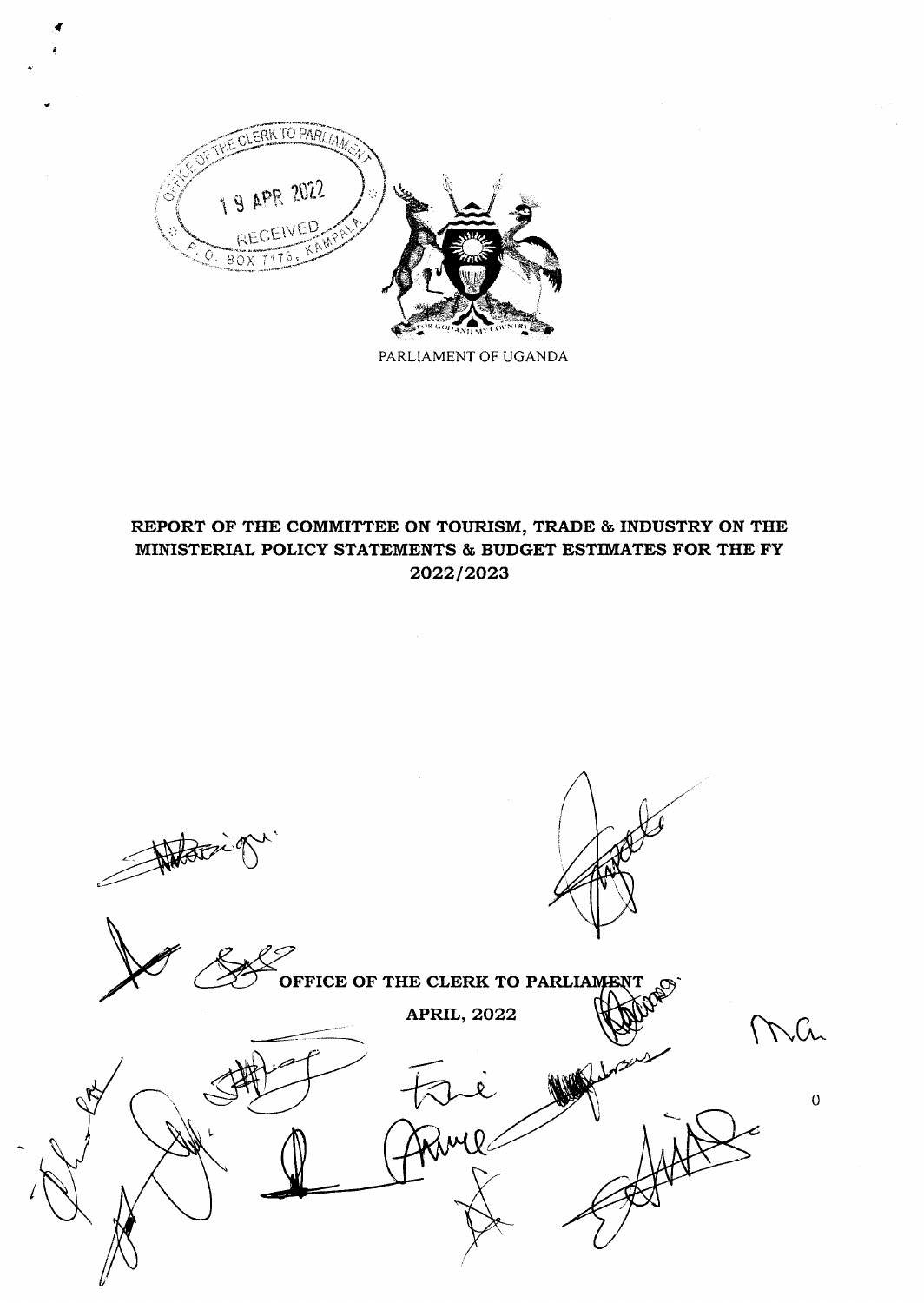# LIST OF ABBREVIATIONS

(

| <b>AGOA</b>   | African Growth and Opportunities Act                                  |
|---------------|-----------------------------------------------------------------------|
| <b>BINP</b>   | Bwindi Impenetrable National Park                                     |
|               | BUBU Buy Uganda, Build Uganda                                         |
|               | CITES Convention on International Trade in Endangered Species         |
| CEDP-AF       | Competitiveness & Enterprise Development Project-Additional Financing |
| <b>CFTA</b>   | Continental Free Trade Area                                           |
| <b>COMESA</b> | Common Market for Eastern and Southern Africa                         |
| <b>CSBAG</b>  | Civil Society Budget Advocacy Group                                   |
| <b>DCO</b>    | District Commercial Officer                                           |
| <b>EAC</b>    | East African Community                                                |
| <b>EPA</b>    | Economic Partnership Agreement                                        |
| <b>EPZs</b>   | <b>Export Processing Zones</b>                                        |
| <b>FTA</b>    | Free Trade Area                                                       |
| <b>FY</b>     | Financial Year                                                        |
| GDP           | Gross Domestic Product                                                |
| GoU           | Government of Uganda                                                  |
| <b>IFMS</b>   | Integrated Financial Management System                                |
| LG            | Local Government                                                      |
| <b>MAAIF</b>  | Ministry of Agriculture, Animal Industry and Fisheries                |
| <b>MEMD</b>   | Ministry of Energy & Mineral Development                              |
|               | MENP Mt. Elgon National Park                                          |
|               | MGNP Mgahinga National Park                                           |
| <b>MFNP</b>   | Murchison Falls National Park                                         |
| MoFPED        | Ministry of Finance, Planning and Economic Development                |
| MoICT         | Ministry of Information and Communications Technology                 |
| MoLG          | Ministry of Local Government                                          |
| <b>MPS</b>    | Ministerial Policy Statement                                          |
| MTIC          | Ministry of Trade, Industry and Cooperatives                          |
| MSME          | Micro, Small and Medium Enterprises                                   |
|               |                                                                       |
|               |                                                                       |
|               |                                                                       |
|               |                                                                       |
|               |                                                                       |
|               |                                                                       |

Ņ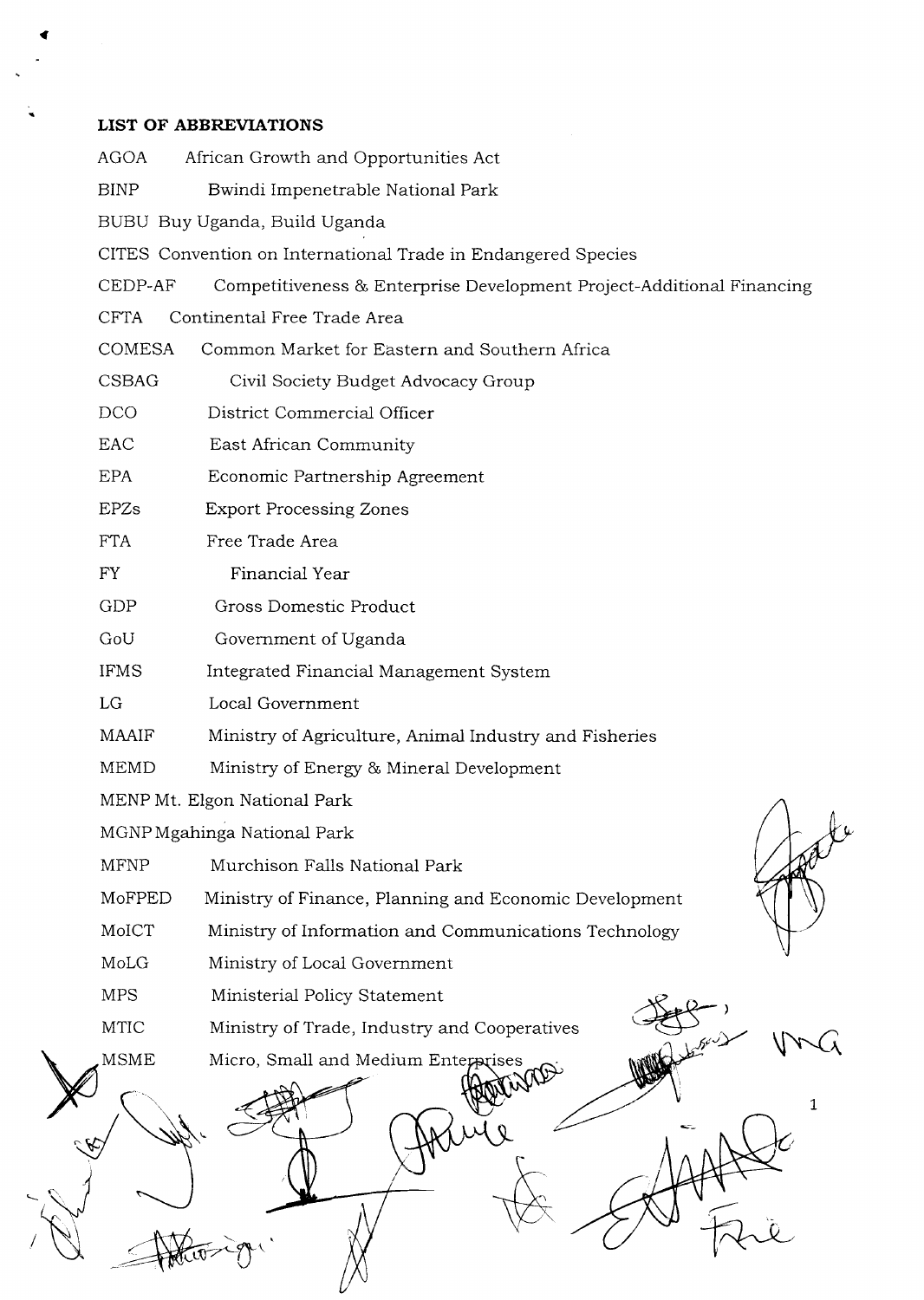| <b>MTAC</b>  | Management Training and Advisory Centre                  |
|--------------|----------------------------------------------------------|
| <b>MTEF</b>  | Medium Term Expenditure Framework                        |
|              | MTWAMinistry of Tourism, Wildlife & Antiquities          |
| <b>NBFP</b>  | National Budget Framework Paper                          |
| <b>NTR</b>   | Non-tax Revenue                                          |
| <b>NDP</b>   | National Development Plan                                |
| <b>NPA</b>   | National Planning Authority                              |
| PA           | Protected Area                                           |
| PBO          | Parliamentary Budget Office                              |
| <b>PFMA</b>  | Public Finance Management Act                            |
| <b>PSFU</b>  | Private Sector Foundation Uganda                         |
| PwDs         | Persons with Disability                                  |
| Q            | Quarter                                                  |
| QENP         | Queen Elizabeth National Park                            |
| <b>SWG</b>   | Sector Working Group                                     |
| <b>TFTA</b>  | Tripartite Free Trade Area                               |
| <b>TEXDA</b> | Textile Development Agency                               |
| TIC-SDP      | Trade, Industry and Cooperatives Sector Development Plan |
| <b>UCA</b>   | Uganda Cooperative Alliance                              |
| <b>UCPC</b>  | Uganda Cleaner Production Centre                         |
| <b>UDC</b>   | Uganda Development Corporation                           |
| <b>UEPB</b>  | Uganda Export Promotion Board                            |
|              | UHTTI Uganda Hotel & Tourism Training Institute          |
| <b>UIA</b>   | Uganda Investment Authority                              |
| <b>UMA</b>   | Uganda Manufacturers Association                         |
| <b>UNBS</b>  | Uganda National Bureau of Standards                      |
| <b>UNCE</b>  | Uganda National Commodity Exchange                       |
| <b>UNIDO</b> | United Nations Industrial Development Organisation       |
| <b>URA</b>   | Uganda Revenue Authority                                 |
| <b>UWA</b>   | Uganda Wildlife Authority<br>2                           |
|              |                                                          |
|              |                                                          |

 $\hat{\mathcal{E}}$ 

i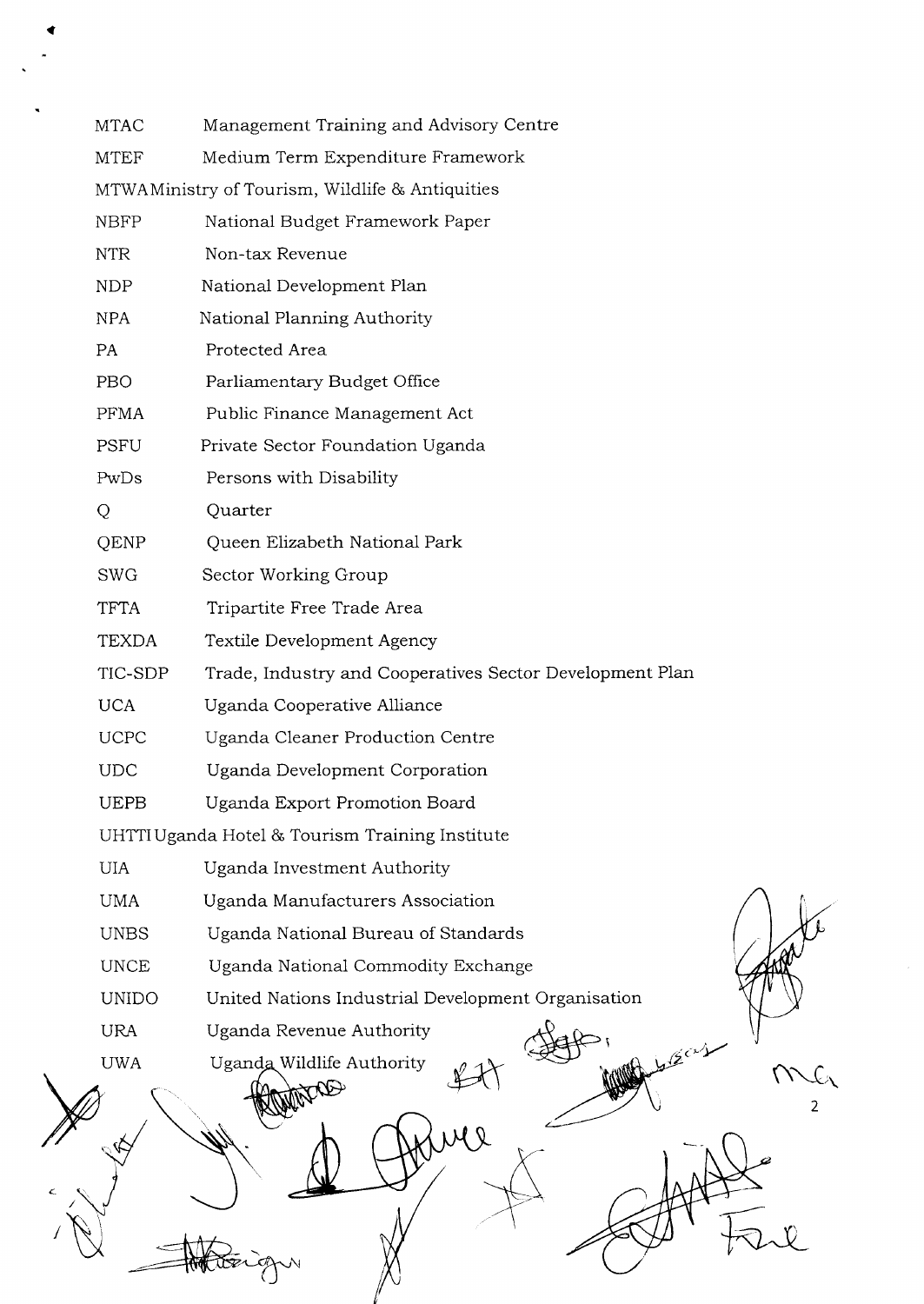UWECUganda Wildlife Conservation Education Centre

UWRSA Uganda Warehouse Receipt Systems Authority

UWRTI Uganda Wildlife Research & Training Institute

WRS Warehouse Receipt System

i

 $\bar{\epsilon}$ 

WTO World Trade Organisation

#### 1.O INTRODUCTION

Rt. Hon. Speaker and Hon. Members;

In accordance with Article 155 (4) of the Constitution of the Republic of Uganda, Section 12(1) of the Public Finance Management Act, 2015 and Rule 148 (1) of the Rules of Procedure of Parliament; the Committee on Tourism, Trade and Industry scrutinised the Ministerial Policy Statements and Budget Estimates for the Ministry of Tourism, Financial Year 2022/23 and begs to report.

Wildlife and Antiquities and the Ministry of Trade, Industry and Cooperatives for the <sup>23</sup>and pegs to report w 3 /  $\bigoplus$  and  $\mathcal{C}_{\mathcal{C}}$  $\langle$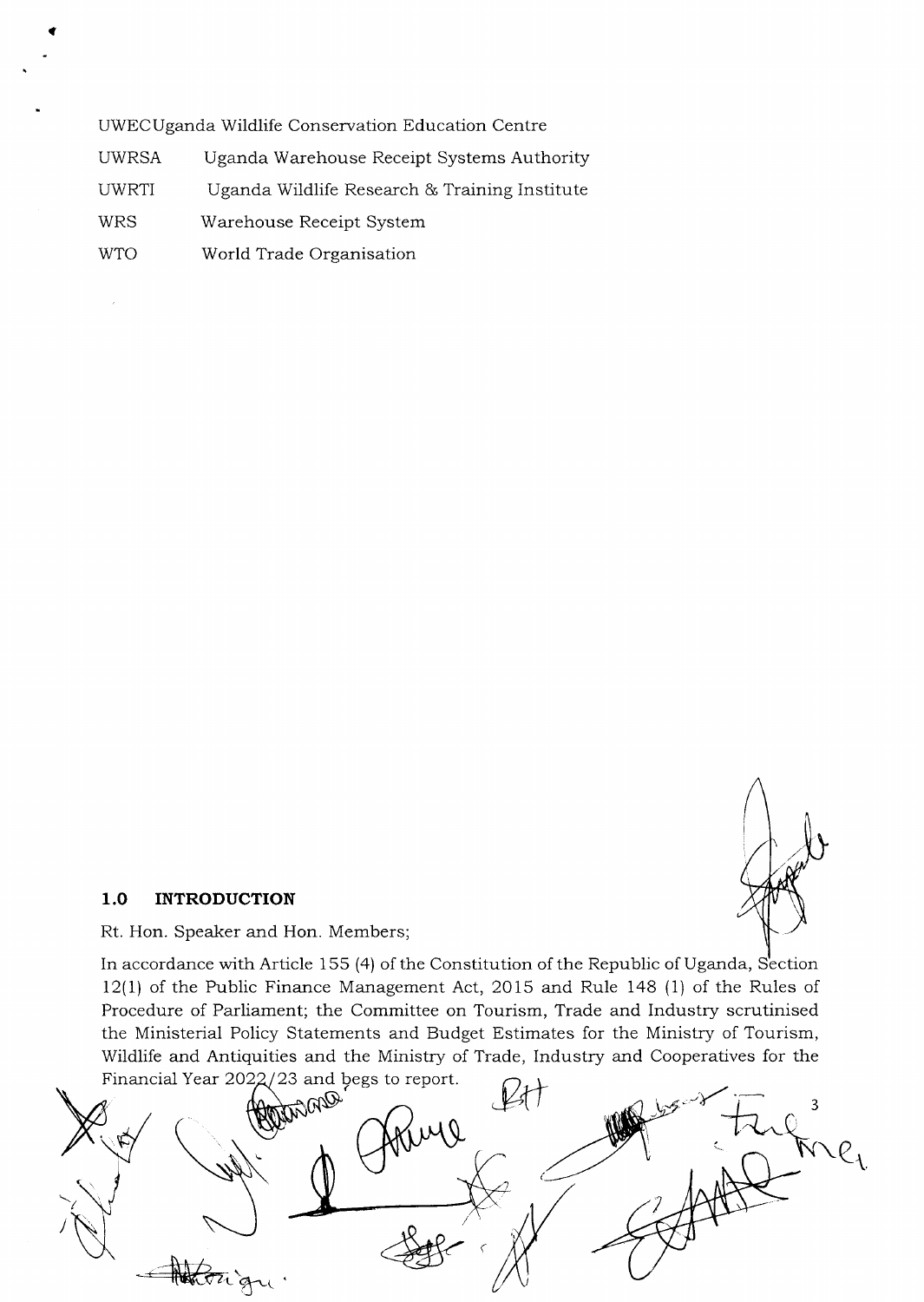#### 2.O SCOPE

i

The Committee on Tourism, Trade and Industry considered the Ministerial Policy Statements and Budget Estimates for the Financial Year 2022/23 for the Ministry of Tourism, Wildlife & Antiquities and Ministry of Trade, Industry & Cooperatives.

#### MINISTRY OF TOURISM, WILDLIFE & ANTIQUITIES

Entities with a vote status

- o Vote O22 Ministry of Tourism, Wildlife and Antiquities
- Vote 117 Uganda Tourism Board

Entities without a vote status

- . Uganda Wildlife Authority
- . Uganda Wildlife Conservation Education Centre
- Uganda Hotel and Tourism Training Institute, Jinja
- . Uganda Wildlife Research and Training Institute, Kasese

#### MINISTRY OF TRADE, TNDUSTRY & COOPERATTVES

Entities with a vote status

- . Vote 015 Ministry of Trade, Industry and Cooperatives
- Vote 154 Uganda National Bureau of Standards
- . Vote 306 Uganda Export Promotion Board

Entities without a vote status

- . Uganda Deveiopment Corporation
- . Uganda Warehouse Receipt Systems Authority
- . Management Training and Advisory Centre

#### Highlights and order of the report

- Sectoral mandates
- Budget performance for the first half of the FY  $2021/22$
- Physical performance for the first half of the FY 2021/22  $\angle$

4

 $\ddot{\phantom{0}}$ 

 $k\sim$  and  $k\sim$ 

Selected planned activities for the FY 2022/23

NOOL'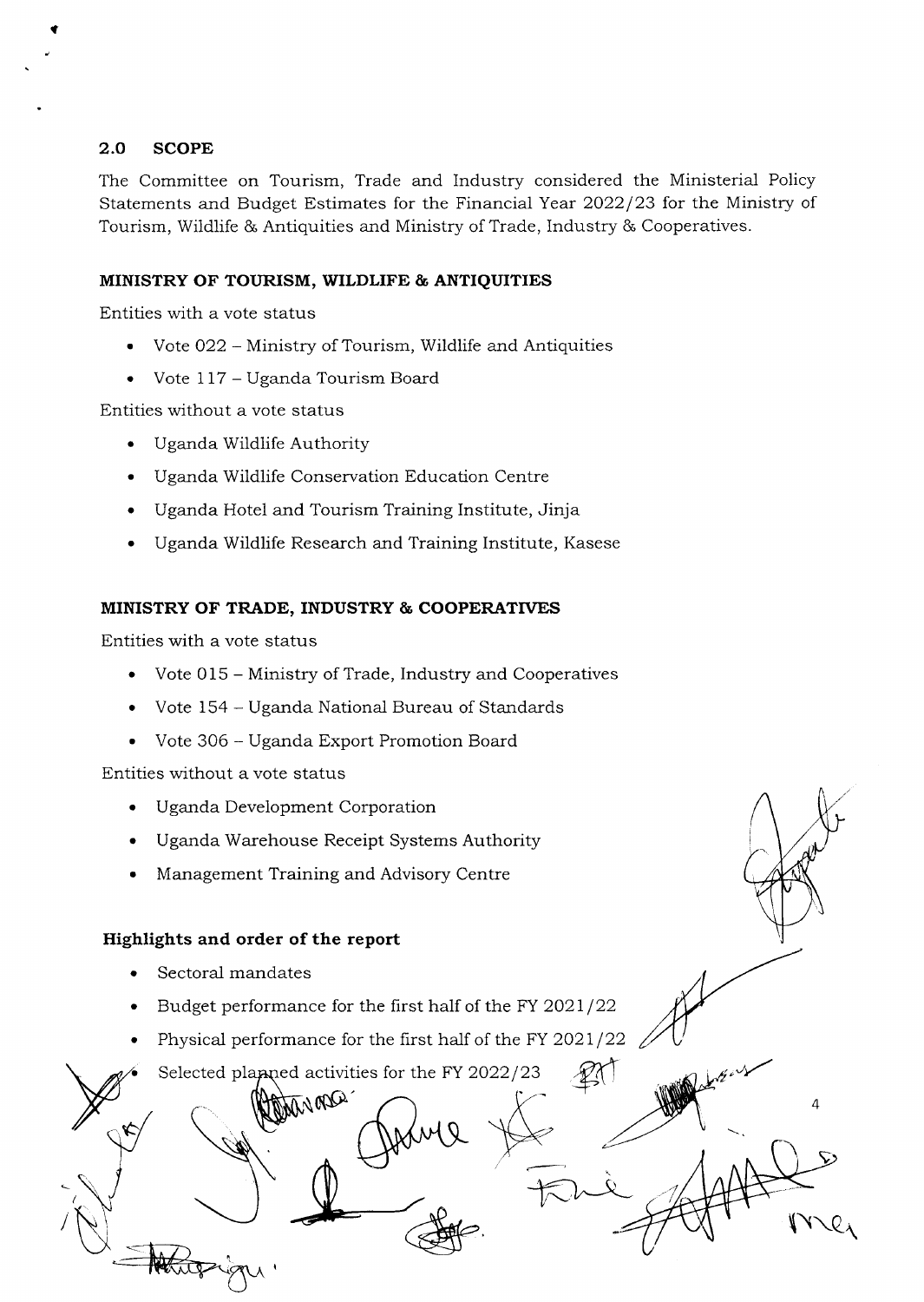- Budget for the planned activities for the FY 2022/23
- Challenges encountered during FY 2021/22
- . Committee observations and recommendations

#### 3.O METHODOLOGY

While considering the Ministerial Policy Statements and Budget Estimates for the two Ministries mentioned above; the Committee utilised the following methodology:

#### 3.1 MEETINGS

#### External meetings

The Committee held meetings with the following entities:

#### Ministry of Tourism, Wildlife & Antiquities

- . Vote O22 Ministry of Tourism, Wildlife and Antiquities
- Vote 117 Uganda Tourism Board
- . Uganda Wildlife Authority
- . Uganda Wildlife Education Conservation Centre
- . Uganda Hotel and Tourism Training Institute, Jinja
- . Uganda Wildlife Research and Training Institute, Kasese

#### Ministry of Trade, Industry & Cooperatives

- . Vote 015 Ministry of Trade, Industry and Cooperatives
- . Vote 154 Uganda National Bureau of Standards
- . Vote 306 Uganda Export Promotions Board
- . Uganda Development Corporation
- . Uganda Warehouse Receipt Systems Authority
- Management Training and Advisory Centre

#### Other institutions

. Written submission was received from the Uganda Scientists, Researchers and Allied workers Union



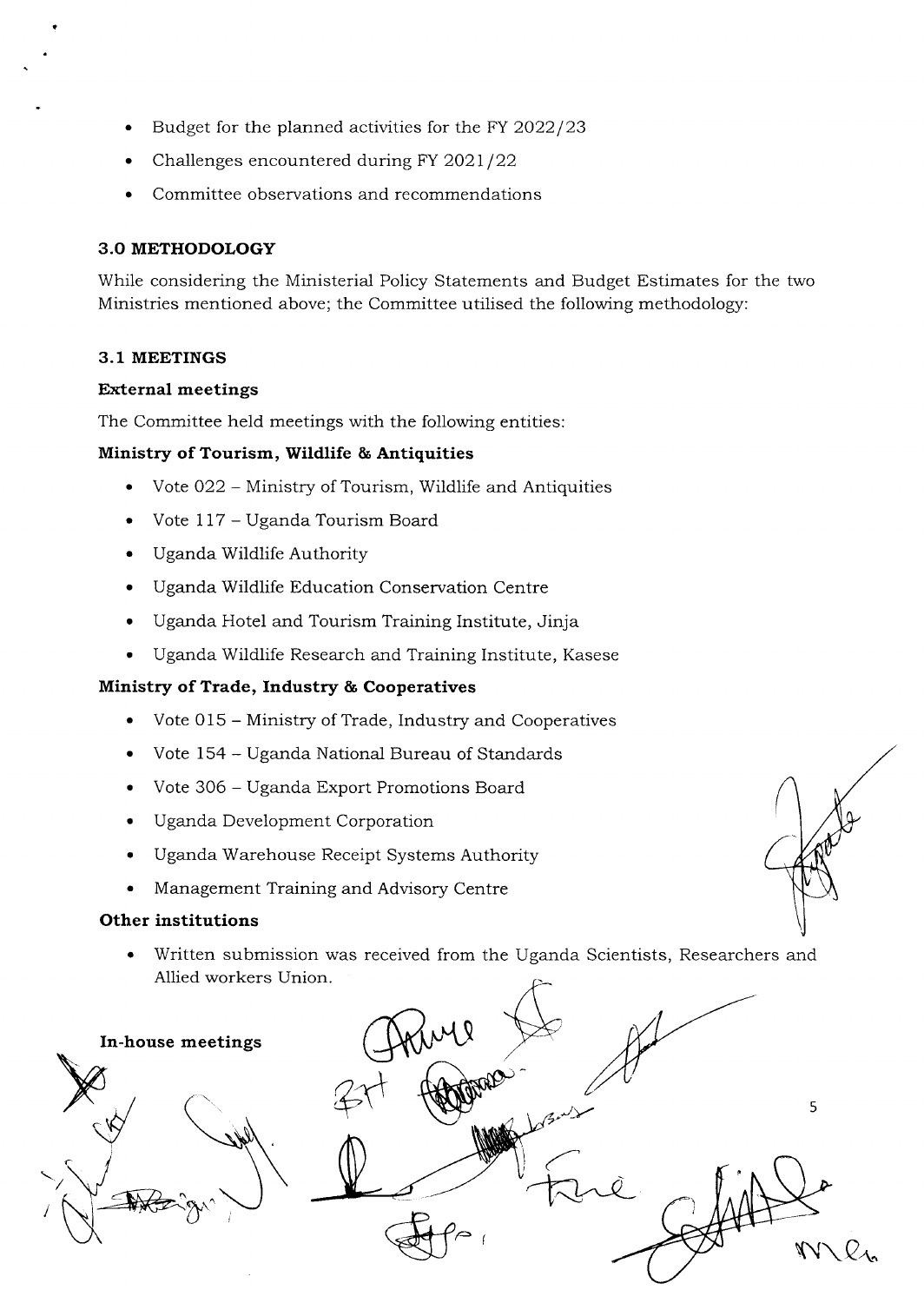The Committee held in-house meetings to review the issues paper, consider the draft report and sign the final report. a

#### 3.2 DOCUMENT REVIEW

The Committee reviewed and made reference to the following documents:

- . The Ministerial Policy Statement and Budget Estimates for the Ministry of Trade, Industry and Cooperatives for the FY 2022/23
- . The Ministerial Policy Statement and Budget Estimates for the Ministry of Tourism, Wildlife and Antiquities for the FY 2022/23
- . Approved National Budget Framework Paper and Medium Term Expenditure Framework for the FY 2022/23-FY 2026/2027
- Report of the Budget Committee on the National Budget Framework Paper for FY 2022/23-FY2026/27
- Draft Budget Estimates for the FY 2022/23
- Recommendations of the Parliamentary sessional committees on the Budget for FY 2021/22

#### 4.O THE TOURISM DEVELOPMENT PROGRAMME

The Tourism Development Programme comprises the following votes and affiliated institutions:

- Vote 022 Ministry of Tourism, Wildlife and Antiquities
- o Vote L17 Uganda Tourism Board

Affiliated institutions:

- . Uganda Wildlife Authority (UWA)
- . Uganda Wildlife Conservation Education Centre (UWEC)
- . Uganda Wildlife Research and Training Institute, Kasese
- Uganda Hotel and Tourism Training Institute, Jinja

# 4.1 TOURISM PROGRAM HALF YEAR PERFORMANCE FY 2021/22

Tourism program covers Ministry of Tourism, Wildlife and Antiquities including its five subventions namely; Uganda Wildlife Authority, Uganda Hotel and Tourism Training Institute, Uganda Wildlife Conservation Education Centre and the Uganda Wildlife Research and Training Institute and Uganda Tourism Board. Below is the Program financial and physical performance.

E 6  $\mathscr{B}^{\dagger}$ v qxCr,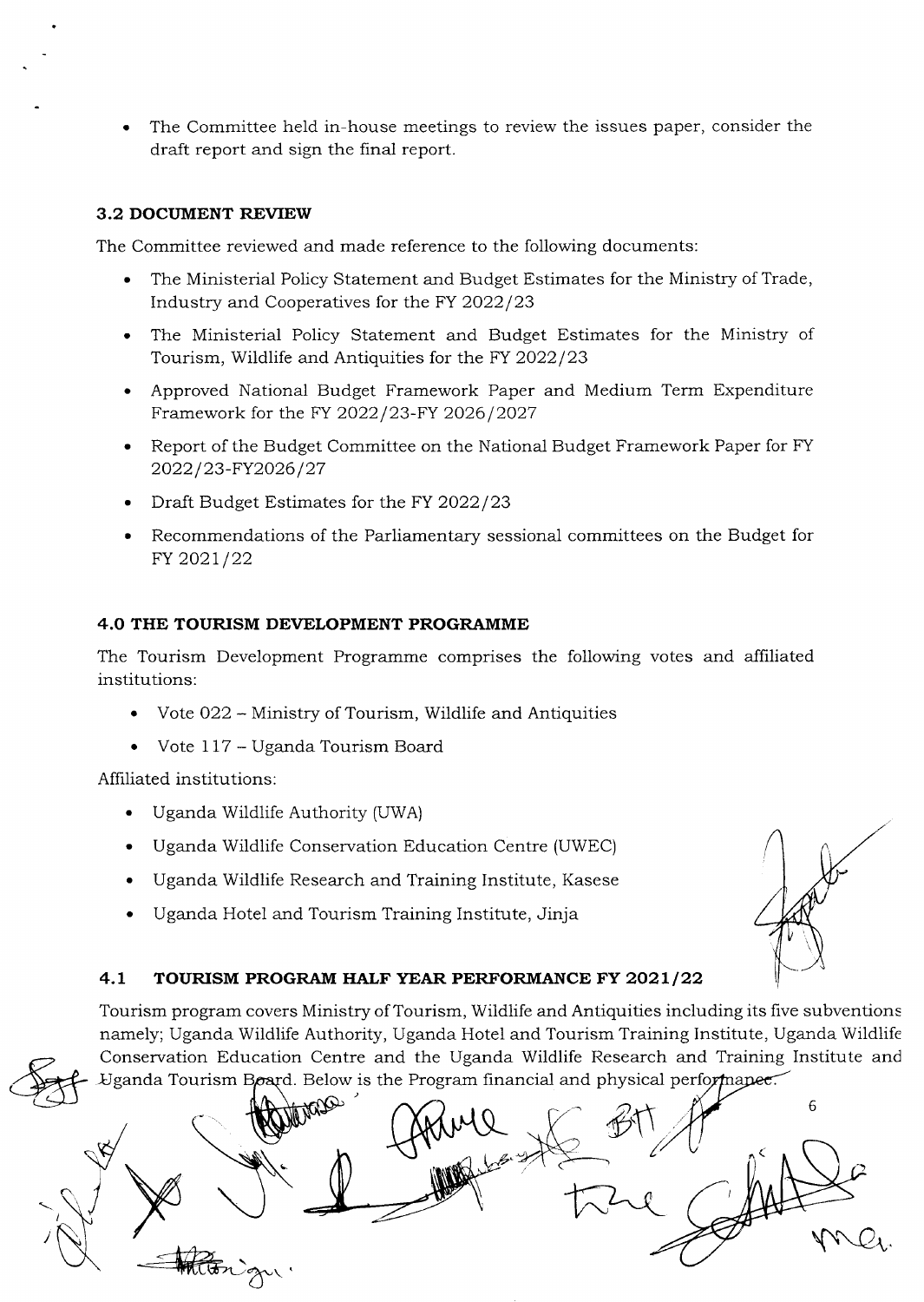Table 1 - Half year budget performance for FY 2021/22 (Bn, UGX)

|                  |               | Released  |                | $\frac{6}{6}$ | $\%$          | $\%$     |
|------------------|---------------|-----------|----------------|---------------|---------------|----------|
|                  | Approved      | End<br>bv | Spent by       | <b>Budget</b> | <b>Budget</b> | Releases |
|                  | <b>Budget</b> | Dec       | <b>End Dec</b> | Released      | Spent         | Spent    |
| Wage             | 5.379         | 2.34      | 1.878          | 43.50%        | 34.90%        | 80.30%   |
| Non-Wage         | 157.281       | 58.472    | 52.289         | 37.20%        | 33.20%        | 89.40%   |
| Dev't GoU        | 16.296        | 6.408     | 4.701          | 39.30%        | 28.80%        | 73.40%   |
| <b>GoU Total</b> | 178.956       | 67.22     | 58.869         | 37.60%        | 32.90%        | 87.60%   |

#### Half year Budget Performance FY 2021/22

Source: MoFPED Semi-Annual Budget Performance FY 2021/22

Approved tourism program budget was Shs.178.95Bn of this, Shs.67.22Bn was released while Shs.58.86Bn was actually spent. Releases performed at 37.60%, Budget spent was 32.90% while release spent/absorption was 87.60%. Budget performed poorly due poor tourism revenues inflows resulting from COVIDl9 restrictions. The development budget relatively performed poorly as government interventional releases were more focused to sustaining tourism institutions than implementation of development activities.

| Sector Outcome:                   | Improved<br>Growth | Heritage               | <b>Conservation and Tourism</b> |
|-----------------------------------|--------------------|------------------------|---------------------------------|
| <b>Sector Outcome Indicators</b>  | Indicator          | <b>Planned 2021/22</b> | Actuals By end Q2               |
|                                   | <b>Measure</b>     |                        |                                 |
| Contribution of Tourism to GDP    | Percentage         | 7.0%                   | 2.5%                            |
| Annual change in tourist arrivals | Percentage         | 10%                    | 8.4%                            |
| Tourism export earnings           | Value (US\$)       | 1,000                  | 421                             |

|  |  |  |  |  | Table 2- Assessment of Key Tourism Development Programme Indicators |  |  |
|--|--|--|--|--|---------------------------------------------------------------------|--|--|
|--|--|--|--|--|---------------------------------------------------------------------|--|--|

Source: MoFPED Semi-Annual Budget Performance FY 2021/22

From Table 2 above, key sector performance indicators of tourism export earnings poorly performed from the planned USD1,000 Million to US\$421million by half year of  $FY$  2021/22. This was due to the slow recovery from effect of the COVID-19 pandemic on the sector.

Quarter two registered an increase in visitor numbers to the National Parks and <sup>a</sup> number of tourism and cultural sites. 79,787 visitors were received by UWA in the National Parks compared to 28,462 visitors who were registered in the same/period of 2020 registering an annual visitor change of 180%.

7  $\zeta$ me.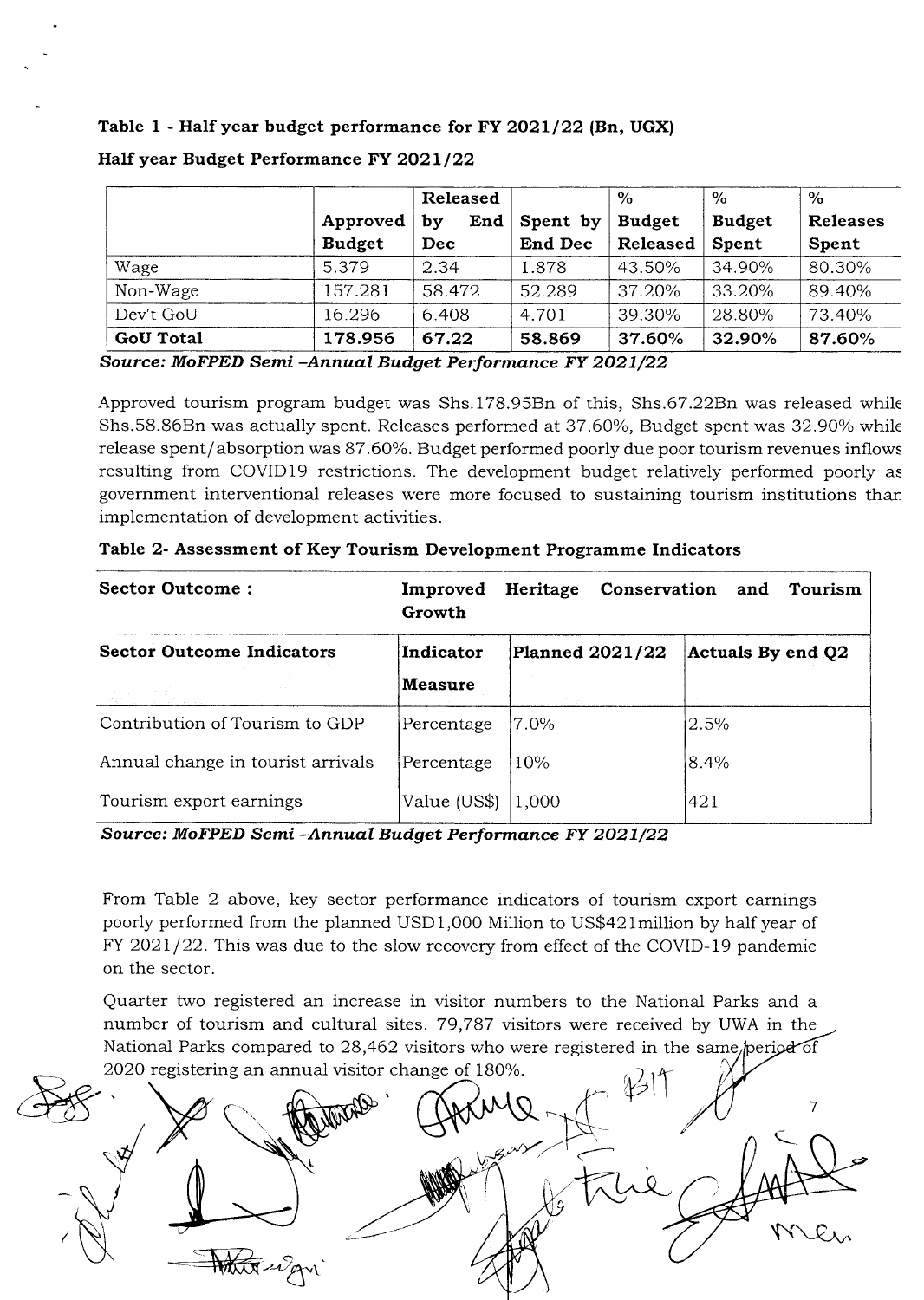Visitation to Museums and Monument sites too registered an improved performance with an annual visitor change of  $51\%$  as 976 visitors were hosted in the quarter yet 648 visitors were registered at these sites in 2O2O.7O,822 visitors were hosted at UWEC during the quarter while 33,031 were hosted in the sarne period in the FY 2O2O/21 representing 115% annual change in visitor numbers to the Conservation Education Centre.

## Tourism Development Programme Budget allocation

#### Table 3 - Change in approved and proposed sector budget FY 2022/23

| <b>MDA</b>                                      | Approved<br>2021/22<br>(Bn) | Proposed<br>Budget FY<br>2022/23 | Change<br>,Bn |
|-------------------------------------------------|-----------------------------|----------------------------------|---------------|
| Ministry of Tourism Wildlife and Antiquities    | 20.954                      | 27.99                            | 7.04          |
| Uganda Wildlife Authority (UWA)                 | 119.469                     | 118.749                          | $-0.72$       |
| Uganda Wildlife Education Center (UWEC)         | 11.918                      | 9.498                            | $-2.42$       |
| Uganda Hotel &Tourism Training Inst.(UHTTI)     | 5.731                       | 6.231                            | 0.50          |
| Uganda Wildlife Research Training Inst. (UWRTI) | 3.185                       | 3.485                            | 0.30          |
| Uganda Tourism Board (UTB)                      | 26.84                       | 26.451                           | $-0.39$       |
| <b>Total</b>                                    | 188.097                     | 192.404                          | 4.31          |

Source: MPS MTIC and MTWA FY 2022/23

According to Table 3, the Tourism Development Programme budget is proposed to reduce by Shs.4.31Bn from the approved Shs.188.09 to Shs192.4OBn. Although government aliocated additional Shs.3OBn to revive the tourism sector, total budget is still below the NDP3 recommended funding levels of Shs.562.3Bn.

#### Source of funds identified for reallocation

The committee identified Shs. 19.6O7Bn from within the Tourism Development Program and reallocated it within the Program key priority areas. The table below shows identified resources

Source of Funds to be reallocated to other Priorities within the Tourism Development Program(Ugx, Bn)

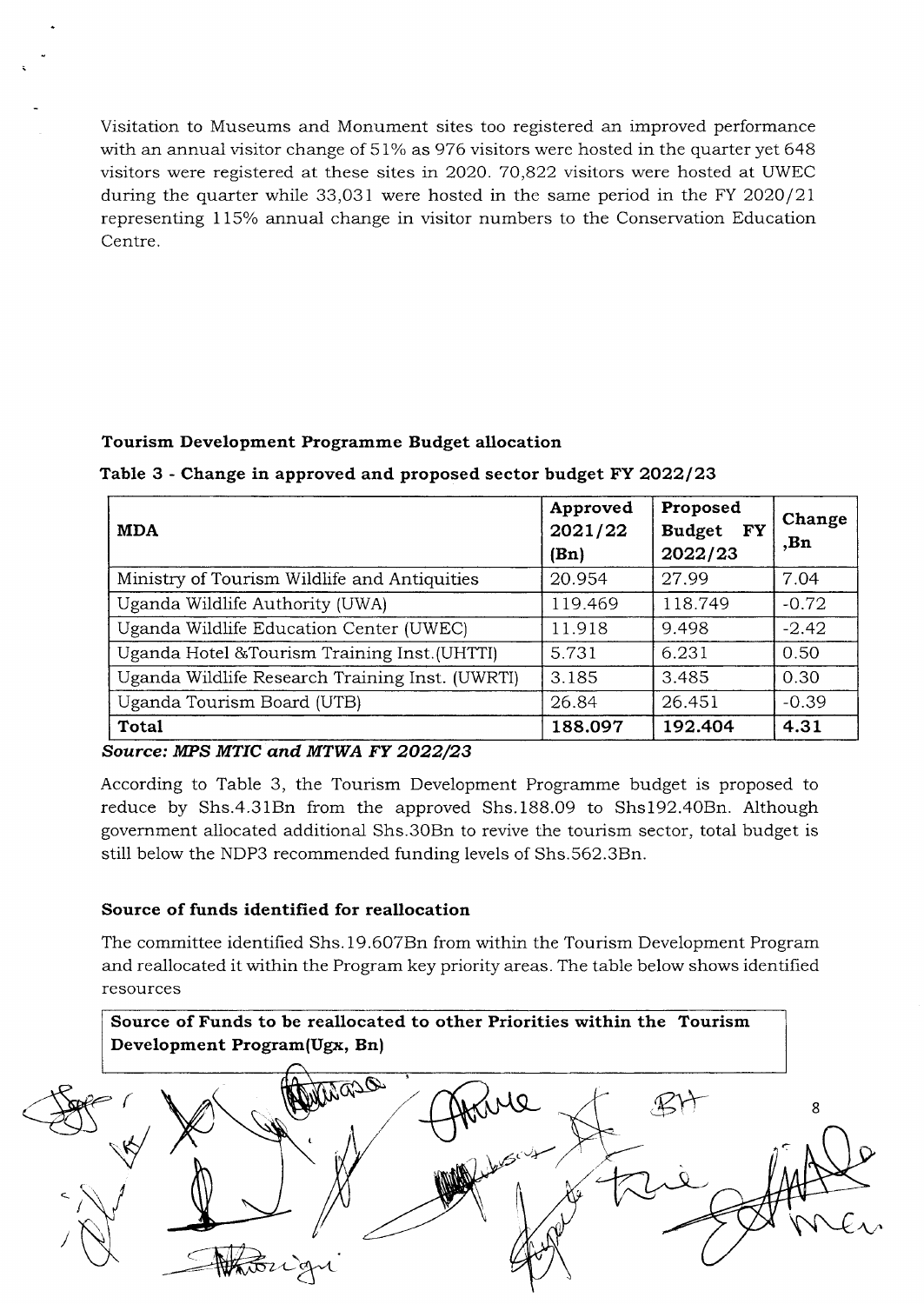| Wages    |                                                                                                                                                                                                                                                                                                  |
|----------|--------------------------------------------------------------------------------------------------------------------------------------------------------------------------------------------------------------------------------------------------------------------------------------------------|
| Pension  | 2.0                                                                                                                                                                                                                                                                                              |
| Gratuity |                                                                                                                                                                                                                                                                                                  |
|          |                                                                                                                                                                                                                                                                                                  |
|          |                                                                                                                                                                                                                                                                                                  |
|          | 12                                                                                                                                                                                                                                                                                               |
|          | 3.0                                                                                                                                                                                                                                                                                              |
|          |                                                                                                                                                                                                                                                                                                  |
|          | 2.607                                                                                                                                                                                                                                                                                            |
|          |                                                                                                                                                                                                                                                                                                  |
|          |                                                                                                                                                                                                                                                                                                  |
|          | 19.607                                                                                                                                                                                                                                                                                           |
|          | Reduce UWA Government subvention<br>allocated during COVID 19 Lockdown when<br>UWA could hardly collect any revenue<br>Review criteria used to allocate additional<br>30 Bn to provide to revive tourism sector<br>Internal reallocation From Nonwage<br>Recurrent to Wage to recruit additional |

# 4.2 VOTE O22 - MINISTRY OF TOURISM, WILDLIFE AND ANTIQUTTIES

The Ministry of Tourism, Wildlife and Antiquities hosts the following subventions: Uganda Wildlife Authority, Uganda Hotel and Tourism Training Institute, Uganda Wildlife Conservation Education Centre and the Uganda Wildlife Research and Training lnstitute.

# MTWA's Gender & Equity compliance

In accordance with Section 13 (11) (e) (i) of the Public Finance Management Act,  $2015$ , the Minister responsible for Finance shall in consultation with the Equal Opportunities Commission issue a Certificate: a) Certifying that the Budget is gender and equity responsive; and b) Specifying measures taken to equalise opportunities for men, women, persons with disabilities and other marginalised groups.

The Ministry of Tourism, Wildlife & Antiquities registered a tremendous improvement in gender  $\&$  equity compliance with a sterling performance of 80.62% a slight reduction from  $82\%$  scored in the previous financial year.

9 t I fN-q,\"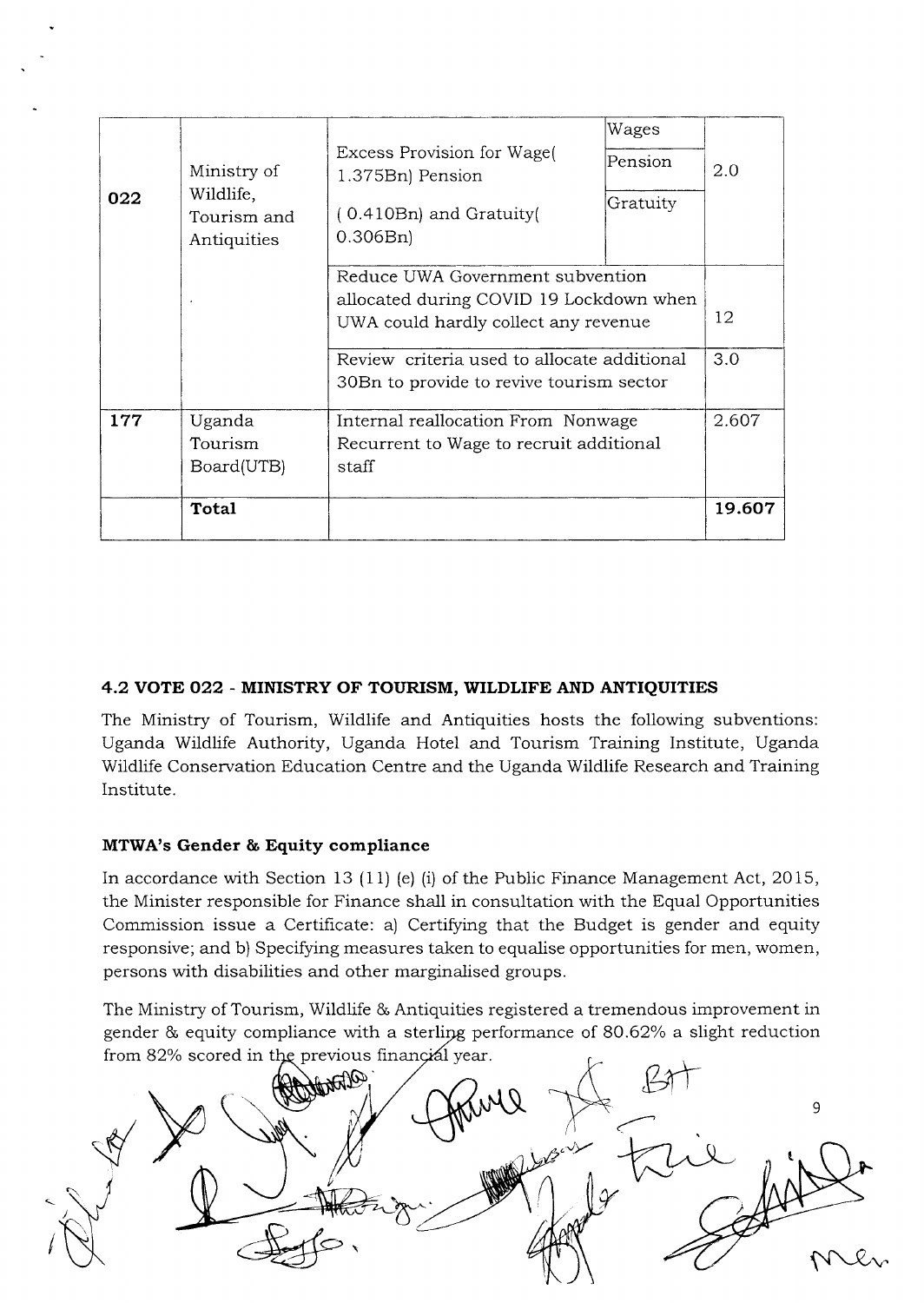Vote 022 Half year performance and budget allocation FY 2021/22

|               |           |         |                 | $\%$          |         |
|---------------|-----------|---------|-----------------|---------------|---------|
| Approved      | Released  | Spent   | %Budget         | <b>Budget</b> | Release |
|               | End<br>by |         |                 |               |         |
| <b>Budget</b> | Dec       | End Dec | <b>Released</b> | Spent         | Spent   |
| 3.524         | 1.412     | 0.972   | 40.10%          | 27.60%        | 68.90%  |
| 141.593       | 48.47     | 47.882  | 34.20%          | 33.80%        | 98.80%  |
| 16.141        | 6.294     | 4.701   | 39.00%          | 29.10%        | 74.70%  |
| 161.257       | 56.176    | 53.555  | 34.80%          | 33.20%        | 95.30%  |
| 161.257       | 56.176    | 53.555  | 34.80%          | 33.20%        | 95.30%  |
| 161.257       | 56.176    | 53.555  | 34.80%          | 33.20%        | 95.30%  |
|               |           |         |                 |               |         |

Table 4: Financial Performance FY 2021/22

ii

Source: MoFPED Semi Annual Budget performance FY 2021/22

According to Table 4 above, the approved budget for the Ministry of Tourism Wildlife and Antiquities with a1l its subventions was Shs.161.257En out of which Shs 56.l7Bn released and actual expenditure was Shs.53.55Bn by the end of December, 2021 representing budget release of 34.8%, Budget spend of 33.2% while release spent was 95.3%.

#### Half year Physical Performance. (July - Dec. 2O2L

By the end of First Half of the FY  $2021/22$ , the Ministry of Tourism together with its subventions was able to register the following key achievements.

- (a) Protected, managed and sustain 22 Protected Areas (10 National Parks and L2 Wildlife Reserves) across the country. These cover about 10% of Uganda's surface area. Value addition has been done through establishment and maintenance of infrastructure and facilities (over 2,000 kms of trails and tracks), staff and tourist accommodation, re-introduction of selected species in some Protected Areas, control of invasive species, and restoration of degraded portions.
- (b) Prioritized response, mitigation and management of human-wildlife conflicts to minimize damages and losses and protect communities against wildiife attacks.
- (c) Intensified law enforcement operations in protected areas to keep poaching, illegal wildlife trade and trafficking in control. In addition, community engagement, control of invasive species and
- (d) Operationalized the Tourism Development, Promotion and Recovery Plan

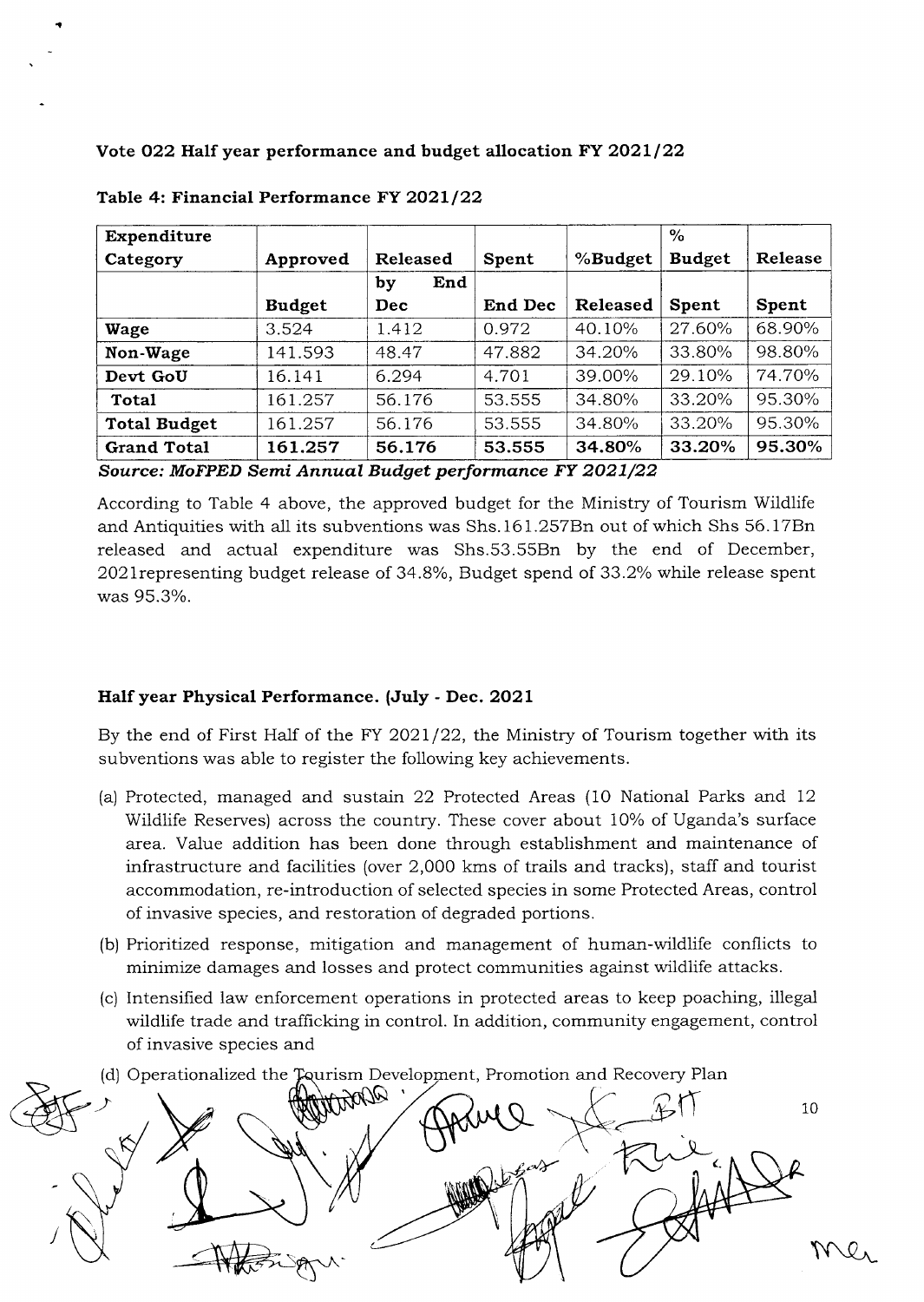- (e) Developed and disseminated tourism sector Standard Operating Procedures to guide the reopening and operation of the tourism businesses during the COVID 19 era.
- $(f)$  Undertook national-wide domestic tourism awareness drives to promote the country's tourism offering and encourage Ugandans to visit tourism sites
- (g) Sustained the deployment of Market Destination Representatives (MDRs) in core and emerging markets i.e. North America, Japan, China, Gulf States, UK & Ireland, ' Germany, Austria & Switzerland to promote Uganda.
- (h) Completed the development and launched the Pearl of Africa destination brand.
- (il Continued to develop Tourism products including mountaineering on Rwenzori mountains, Kagulu Hills; Kitagata hot springs and cultural heritage sites of Mugaba Palace and Nyero Rock Art; Soroti Museum. The development of these products improves their competitiveness.
- $(i)$  Enforcement and compliance to tourism standards through registering, inspecting and licensing tourism service providers including Tour and travel guides, agents and operators as well as accommodation facilities.
- (k) Maintained and rehabilitated the two Training institutions of UHTTI in Jinja and UWRTI in Kasese.
- (1) Maintained the National Museum, regional Museums as well as cultural heritage sites.
- (m)Sustained operations, maintained wildlife and rehabilitated facilities at UWEC
- (n) Developed and implemented Conservation Education Programs across the country.
- (o) Hosted and served tourists at UWEC, National Parks as well as other sites.
- (p) Maintained over 3,000 staff at MTWA, UHTTI, UTB, UWEC, UWRTI, and UWA including rangers in Protected Areas.
- (q) Undertook support supervision, oversight, performance assessment, and research to ensure availability of information to tourism stakeholders, poiicy and decisionmakers as well as compliance to established Standard Operating Procedures

Table 5: Proposed Budget allocations FY 2022/23 and Changes in budgets (UGX, Bn)

|                             | <b>FY</b><br>Approved<br>2021/22 | <b>Proposed Budget</b> | in<br>Change<br>Approved and |
|-----------------------------|----------------------------------|------------------------|------------------------------|
| <b>Expenditure Category</b> | <b>Budget</b>                    | FY 2022/23             | Proposed                     |
| Wage                        | 3.524                            | 3.746                  | 0.222                        |
| Non-Wage                    | 141.593                          | 152.361                | 10.768                       |
| GoU Devt                    | 16.141                           | 9.847                  | $-6.294$                     |
| <b>Arrears</b>              | 0                                | 0.165                  | 0.165                        |
|                             | art                              |                        |                              |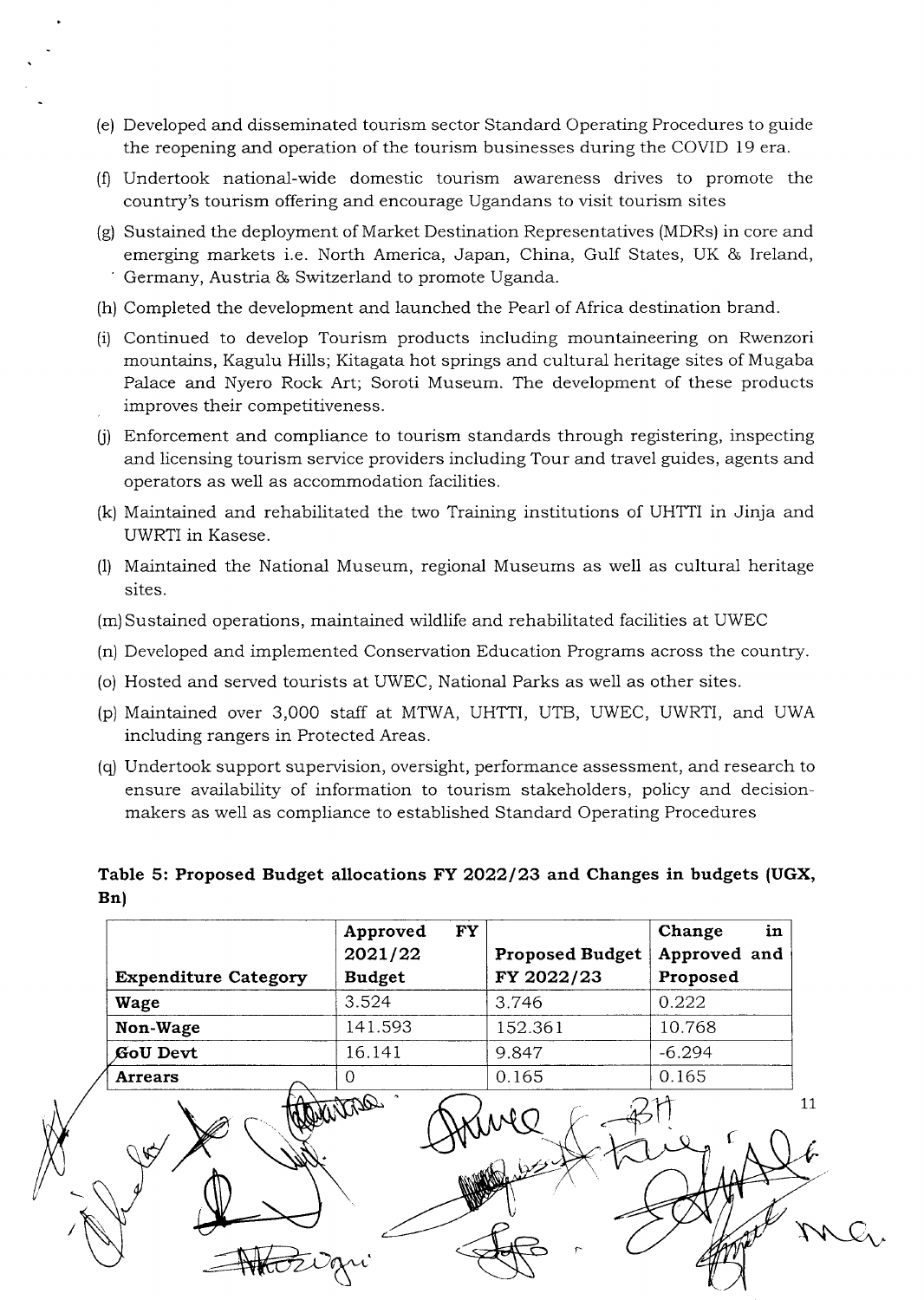# Grand Total  $\begin{array}{|c|c|c|c|c|c|c|c|c|} \hline \text{161.258} & \text{166.119} & \text{4.861} \hline \end{array}$

# Source: MPS for MTWA FY 2022/23 and PBO Computations

Total budget for the Ministry of Tourism and its subventions is proposed at Shs.166.119Bn. Compared to the approved budget there is a net increment of Shs.4.861Bn resulting from additional Shs.30Bn shared amongst sector agencies.

Non-wage and Wage are expected to increase by Shs.0.22Bn and Shs.10.76Bn respectively while Development budget will reduce by Shs.6.294Bn from the approved shs. 16. 141 Bn to Shs. 9.847 Bn.

The sector Agencies are also expected to benefit from a number of external financing sources and these include;

#### External Financing / Off-budget interventions

## a) Competitiveness and Enterprises Development Project - Additional Financing

The Ministry of Tourism, Wildlife & Antiquities and its subventions will continue to benefit from the two year World Bank's CEDP-AF project under Component 2 -Tourism Product and Competitive Development worth US\$ 43.1 Million. CEDP-AF project is a two year project aimed at implementation of tourism development interventions in the FY 2022/23

Table 5 below shows the interventions/beneficiary institutions and the amount of money to be received.

| S/No. | Entity/Intervention                                                                      | Amount in<br>US\$ |  |  |  |  |
|-------|------------------------------------------------------------------------------------------|-------------------|--|--|--|--|
| 1.    | Tourism Information Management System (MTWA)                                             | USD \$1.6m        |  |  |  |  |
| 2.    | Implement a quality assurance framework and develop regulations<br>(UTB)                 | USD \$1.5m        |  |  |  |  |
| 3.    | identification of<br>investment<br>planning<br>Destination<br>and<br>opportunities (UTB) | USD \$4.3         |  |  |  |  |
| 4.    | Destination branding, marketing and promotion of MICE industry<br>(UTB)                  | USD \$5m          |  |  |  |  |
| 5.    | Community sub-projects                                                                   | USD \$2m          |  |  |  |  |
| 6.    | Endowment Fund (community)                                                               | USD \$ 0.2m       |  |  |  |  |
| 7.    | Uganda Museum (MTWA)                                                                     | $USD$ \$ 9 $m$    |  |  |  |  |
| 8.    | <b>UWEC</b>                                                                              | USD \$4m          |  |  |  |  |
| 9.    | Transform management & efficiency of UHTTI, Jinja                                        | USD \$11m         |  |  |  |  |
| 10.   | Enhance the capacity of UWRTI to undertake its mandate                                   | USD \$4.5 m       |  |  |  |  |
| TOTAL | <b>USD \$43.1</b>                                                                        |                   |  |  |  |  |
|       | <b>Source: PSFU</b>                                                                      |                   |  |  |  |  |

(ر<br>موسيق

## Table 6 -CEDP-AF interventions/beneficiaries

 $\prec$ 

 $-$ 

17 €4  $n$ ver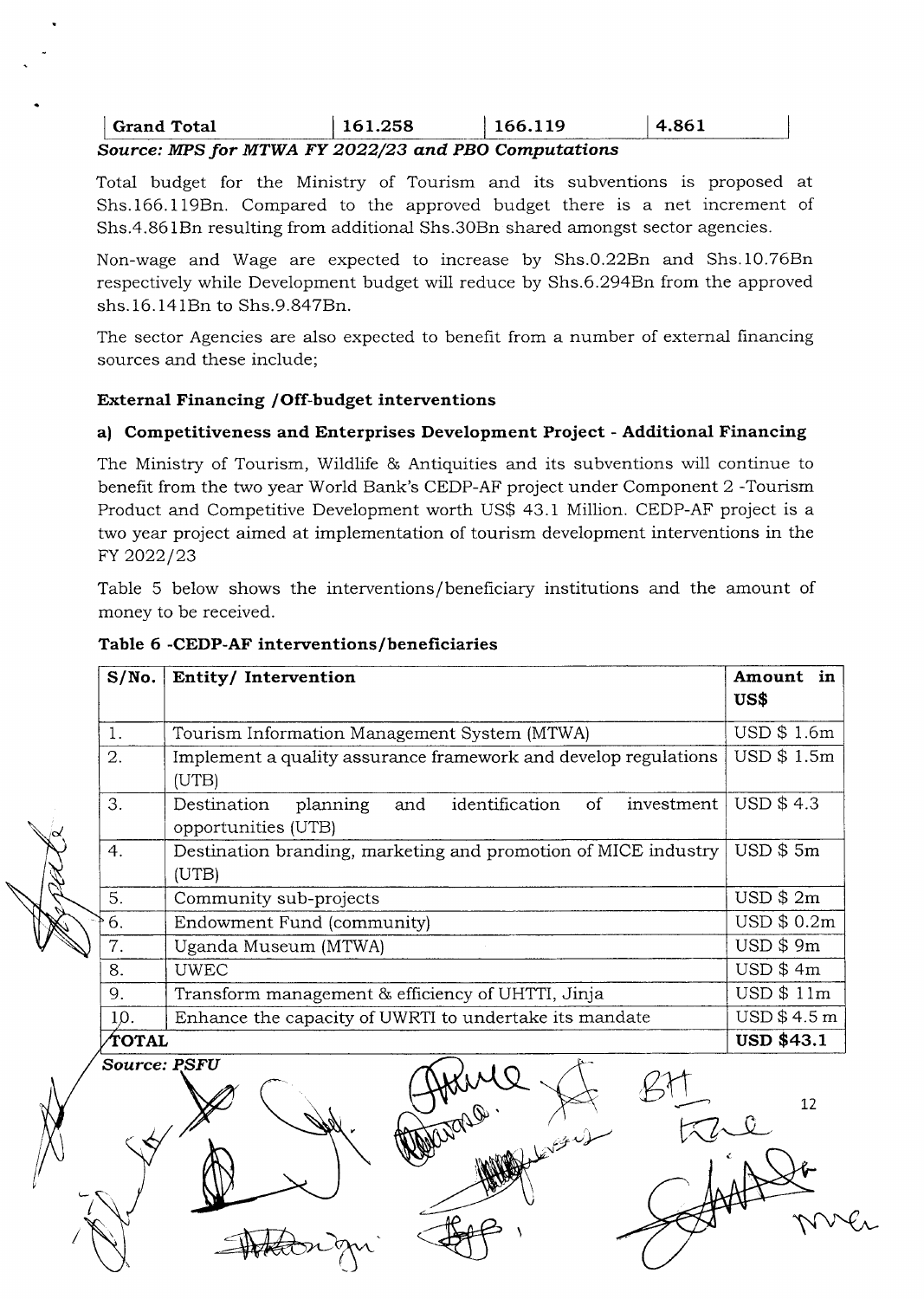b) During the FY 2022/23, UWA expects support from development partners to a tune of Shs.43billion as shown in the table below.

#### Table 7: Off Budget Funding for UWA

| <b>Grant/Donation</b>      | Amount          |
|----------------------------|-----------------|
| FACE the Future            | [1,168,610,500] |
| World Bank IFPA-CD project | 42,140,473,200  |
| Total                      | 43,309,083,700  |

Source; MPS for MTWA FY 2022/23

In the FY 2022/23 UWA plans collect Revenue worth Shs.68Bn and Government subvention will be Shs.50.6Bn. Total budget including off budget support will be Shs.162Bn (Shs.43.3 and GoU 118.74Bn) will be available to Uganda Wildlife Authority. 2

# KEY PLANNED ACTIVITIES FOR FY 2022/2023

The above funding will support the implementation of the following planned activities in FY 2022/23

# a) Ministry Of Tourism, Wildlife and Antiquities

- i. Mugaba place Mbarara Amphitheatre and 4 sculptures constructed;
- ii. Tourist facilities established at the Elena camp (altitude of 4,500 meters) of the Rwenzori Mountains.
- iii. Source of Nile Resettlement Action Plan produced
- iv. Kitagata hotsprings developed into an internationally competitive eco adventure tourism park.
- v. Maintain integrity of cultural or heritage sites and monuments:
- vi. 13 Heritage Sites and Monuments of Patiko, Wedelai, Napak,Nyero, Kapir, Mukongoro, Dolwe, Barlonyo, Kakoro, Mugaba, Fort Thurston, Komuge and Bigo  $\not\!\!\!\!\!B$ yamugenyi maintained, Kabalega and Mwanga Sanctuary sites developed and

maintained.<br>
Settlement of the settlement of the settlement of the settlement of the settlement of the settlement of the settlement of the settlement of the settlement of the settlement of the settlement of the settlement Tapo 13 1 r  $\mathcal{M}\mathcal{C}_v$